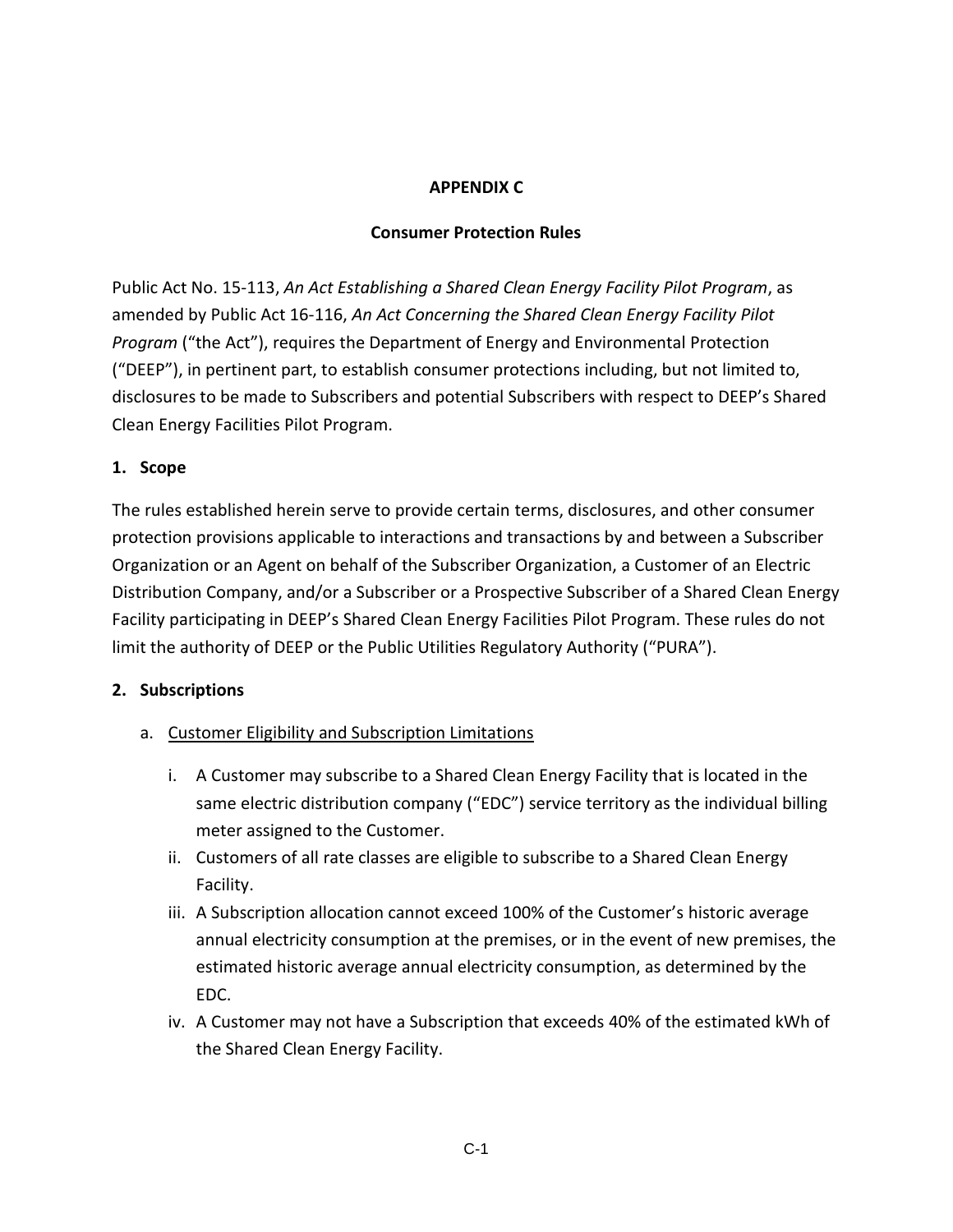- v. The aggregate of Subscription(s) allocated to commercial and/or industrial Customers cannot exceed 60% of the estimated kWh of the Shared Clean Energy Facility.
- vi. The total of all Subscription allocations cannot exceed 100% of the estimated kWh of the Shared Clean Energy Facility.
- vii. A Customer may only have one Subscription with one Subscriber Organization associated with one Shared Clean Energy Facility under the Shared Clean Energy Facilities pilot program.
- viii.A Customer must be deemed creditworthy by the Subscriber Organization.

#### b. Creditworthiness

A Subscriber Organization shall apply uniform income, Security Deposit, and credit standards for the purpose of making a decision as to whether to offer a Subscription to Customers within a given class, provided that a Subscriber Organization may apply separate sets of uniform standards for the purpose of promoting participation by Customers of low- to moderate-income, and/or participation by landlords or entities responsible for Master-metered Multi-unit Buildings that provide housing for tenants of low- to moderate-income.

#### c. Customer Consent Requirement

- i. No entity or person shall subscribe a Customer to a Shared Clean Energy Facility without the Customer's written or electronic signature, as defined in section 1-267 of the General Statutes, on a Subscriber Agreement.
- ii. A voice recording or verbal consent over the telephone cannot constitute the written or electronic signature by the Customer that is required to demonstrate a Customer's consent.
- iii. A Customer shall have the opportunity to dispute consent if consent was not granted in accordance with this subsection.

## **3. Discrimination Prohibited**

a. A Subscriber Organization shall not discriminate against a Customer based, wholly or partly, on race, color, creed, national origin, or gender of an applicant for a Subscription or for any arbitrary, capricious, or unfairly discriminatory reason.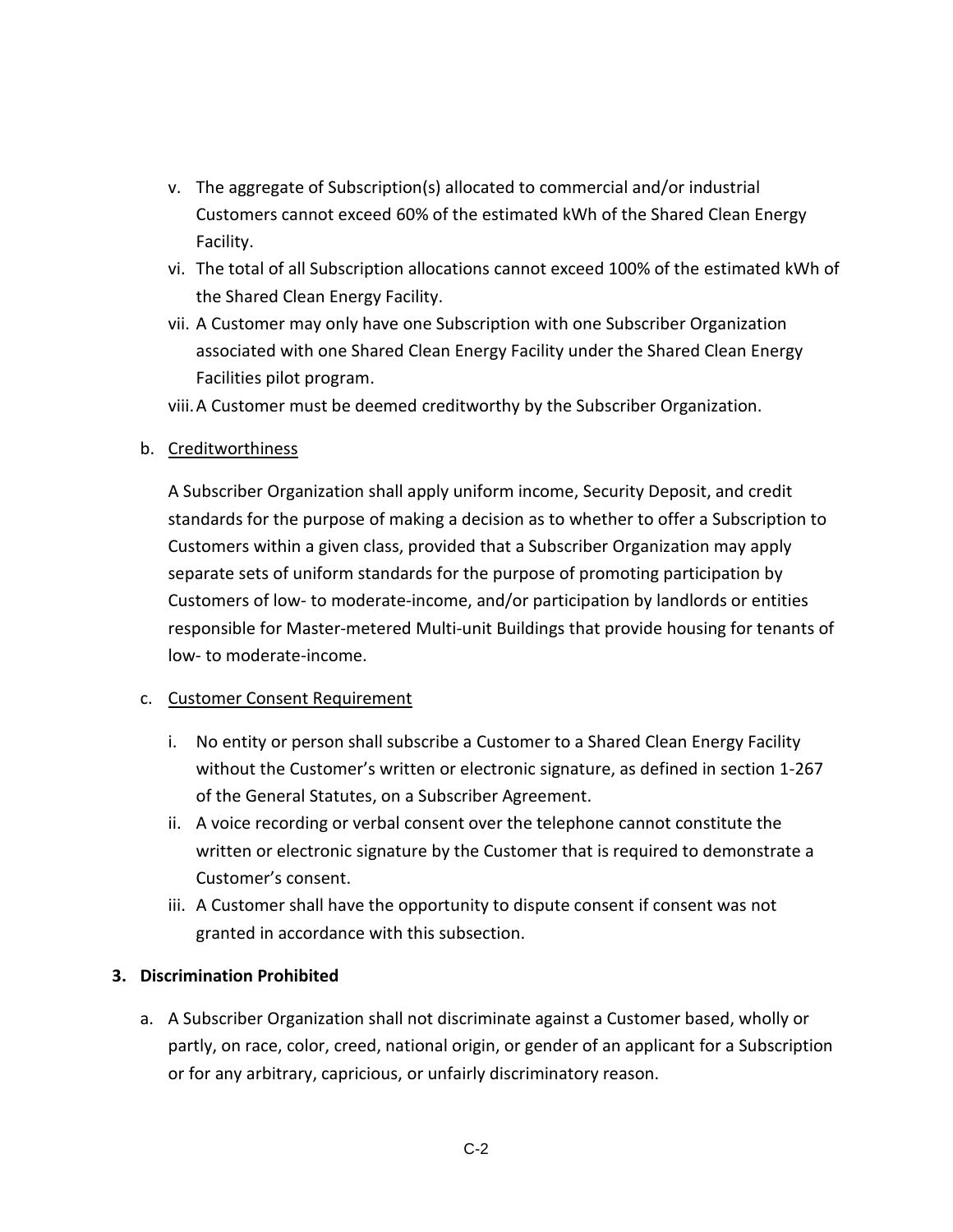- b. A Subscriber Organization may not refuse to provide service to a Customer based on the economic character of a geographic area or the collective credit reputation of the area.
- c. A Subscriber Organization may not refuse to provide service to a Customer except by the application of standards that are reasonably related to a Subscriber Organization's economic and business purposes and the standards set in the RFP for the Shared Clean Energy Facilities pilot program.

#### **4. Marketing and Sales Activities**

## a. Advertising

- i. A Subscriber Organization may advertise its Subscription offer.
- ii. A Subscriber Organization may not engage in a marketing or trade practice that is unfair, false, misleading, or deceptive.
- iii. A Subscriber Organization may not disseminate any advertisement in a language other than English without including therein all required disclosures or limitations on the Subscription offer advertised in the language principally used in the advertisement.
- iv. No material terms shall be advertised in less than an 11 point font.
- v. No advertisement or material used for the purposes of marketing or sales activities may include a representation that the Customer or Prospective Subscriber is or will be directly using clean energy from the associated Shared Clean Energy Facility.
- vi. A Subscriber Organization may claim that its Subscription offer enables a Customer or a Prospective Subscriber to support the development of the associated Shared Clean Energy Facility which will produce clean energy to the benefit of all ratepayers.

#### b. Marketing Disclosures

- i. The information used by a Subscriber Organization for the purposes of marketing or sales activities shall include the approval designation given by DEEP to the Shared Clean Energy Facility pilot project as a result of the RFP bidding process, for the limited purposes of the Shared Clean Energy Facilities pilot program.
- ii. When a Subscription Fee is quoted, the following disclosures are required:
	- (a). The information required in the Subscriber Agreement described in Section 7.b of these rules;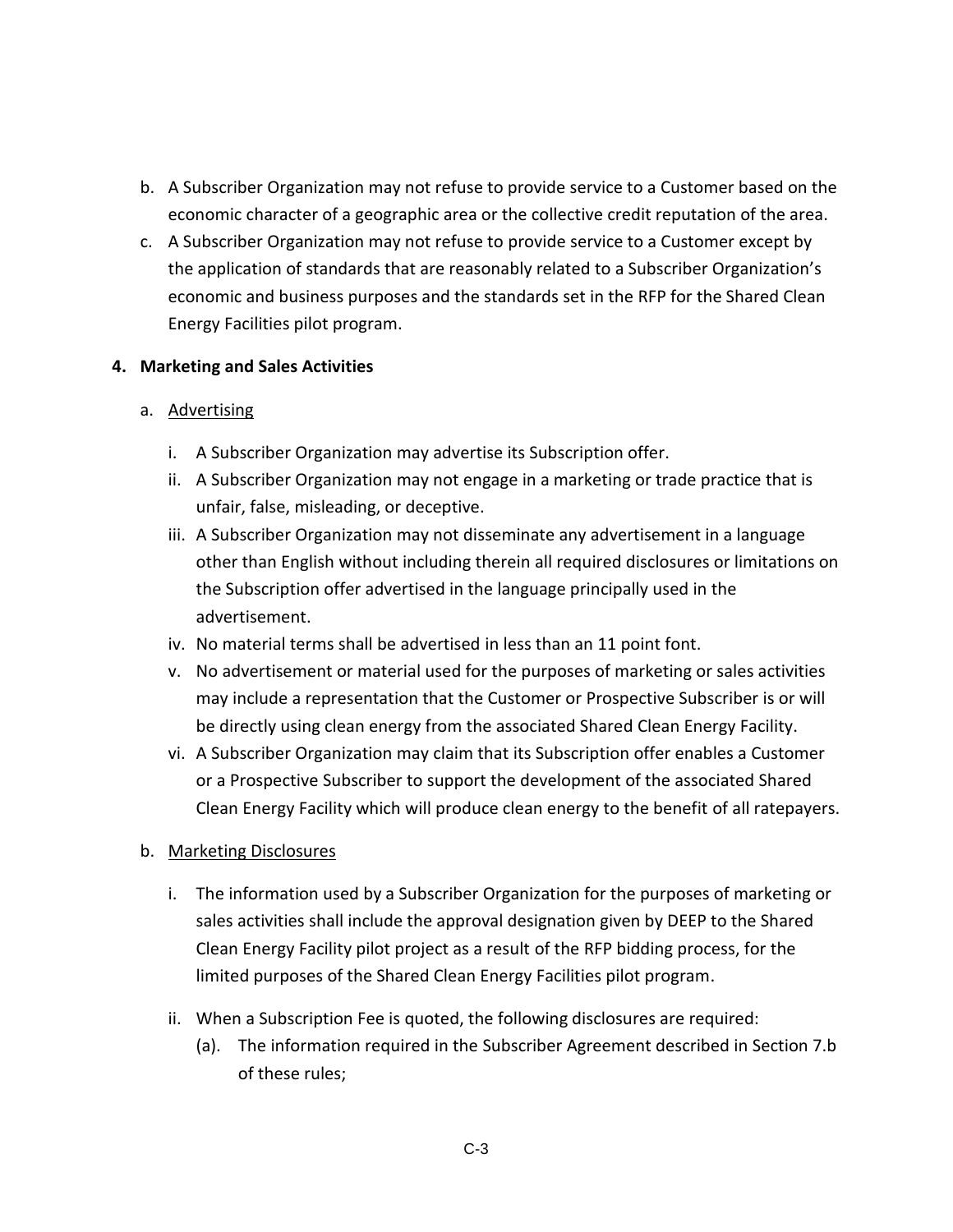- (b). A statement that the Subscription Fee quoted is only for the specified offer provided by the Subscriber Organization; and
- (c). The expiration date of the specified Subscription offer.

#### c. Website

A Subscriber Organization shall maintain a website that enables the Subscriber Organization to post on the Internet readily understandable information about its Subscription offer(s), price(s), the Subscription Method(s), and any other mandated disclosures.

#### d. Misrepresentation by Subscriber Organization

- i. A Subscriber Organization must make clear, in its marketing materials and its sales scripts, that it is not affiliated with the EDCs or any government entity or program other than the Pilot Program.
- ii. A Subscriber Organization may not use the name, bills, marketing materials or consumer education materials of another Subscriber Organization, regulated utility, or government agency in a way that suggests a relationship that does not exist.
- iii. A Subscriber Organization may not say or suggest to a Customer that the Customer is required to choose a Subscriber Organization, or required to participate in the Shared Clean Energy Facilities pilot program.

## e. Agents

- i. Responsibility for Agents
	- (a). A Subscriber Organization may use an Agent or Agents to conduct marketing or sales activities on behalf of the Subscriber Organization.
	- (b). A Subscriber Organization is responsible for any fraudulent, deceptive, or other unlawful marketing or sales activities performed by the Agent or its Agents while marketing or conducting sales activities on behalf of the Subscriber Organization.
- ii. Agent Qualifications and Standards
	- (a). A Subscriber Organization shall develop qualifications and standards for individuals it chooses to hire as its Agents.
	- (b). A Subscriber Organization may not hire an individual that fails to meet its qualifications and standards.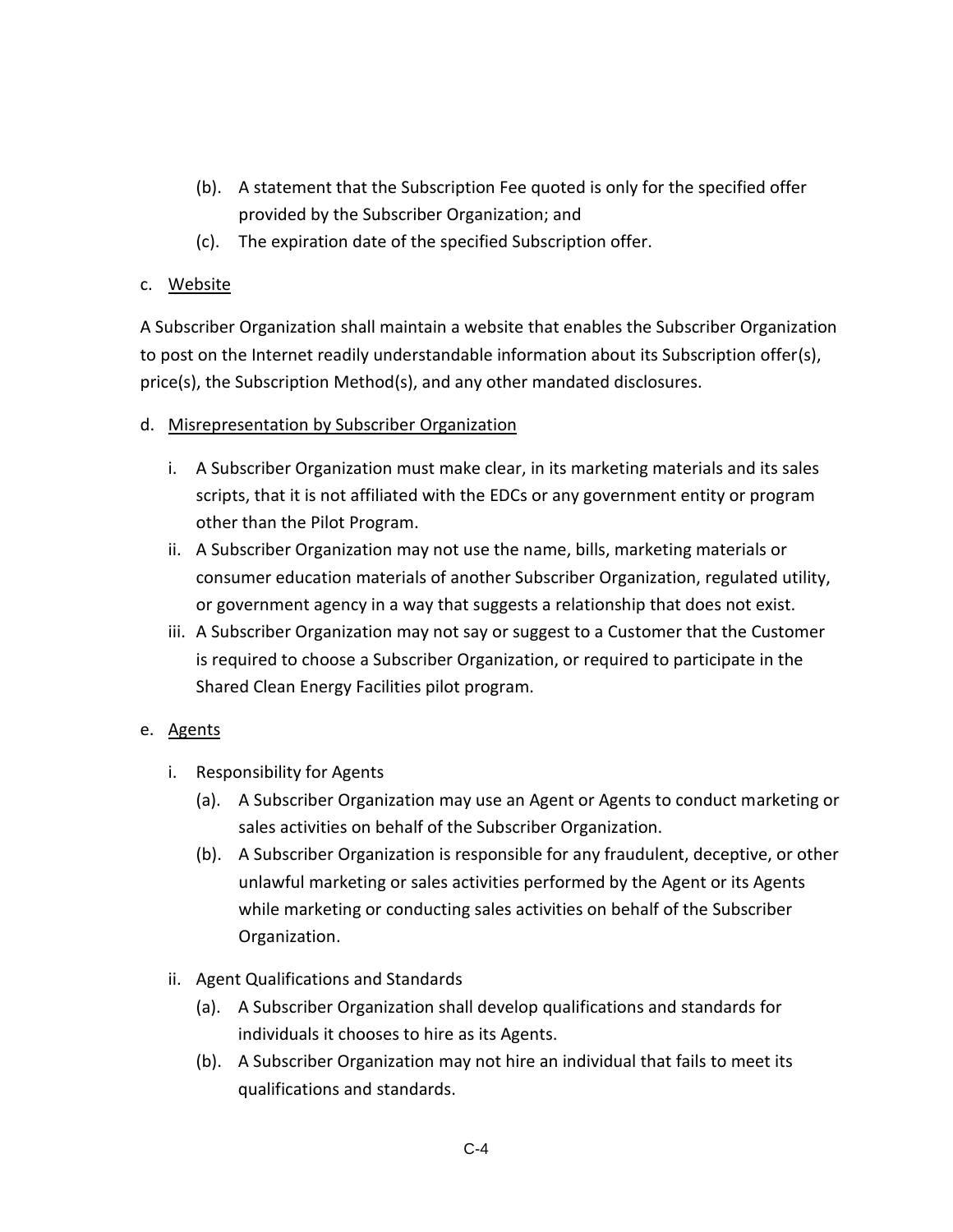- (c). A background check of the criminal history record from every state in which a potential Agent has resided within the last twelve (12) months shall be performed on each Agent prior to that Agent engaging in any marketing or sales activity on behalf of the Subscriber Organization.
- (d). A Subscriber Organization shall periodically audit whether the background checks have been completed.
- (e). An Agent shall sign a confidentiality agreement to keep personally identifiable information confidential, subject to Section 6.e of these rules.
- iii. Agent Training
	- An Agent shall be trained directly by the associated Subscriber Organization about:
	- (a). The terms and conditions of the RFP, the Tariff and the associated Terms and Conditions contained therein;
	- (b). Information about the associated Shared Clean Energy Facility;
	- (c). The terms of the Subscription offer for the associated Shared Clean Energy Facility;
	- (d). The terms of the standard Subscriber Agreement consistent with the RFP;
	- (e). Applicable federal, state and municipal laws;
	- (f). Applicable regulations and local ordinances; and
	- (g). Ethical and responsible sales practices including, but not limited to, those set forth in Sections 5.e.iv, 5.e.v, and 5.f of these rules.
- iv. Agent Identification
	- (a). A Subscriber Organization shall issue to each of its Agents an identification badge.
	- (b). The identification badge shall be worn and be prominently displayed when an Agent is conducting door-to-door activities or appearing at public events on behalf of a Subscriber Organization.
	- (c). The identification badge worn by the Agent must:
		- (i). Accurately identify the associated Subscriber Organization, its trade name and logo;
		- (ii). Display the Agent's photograph;
		- (iii). Display the Agent's full name any other identification number(s) assigned to the Agent by the Subscriber Organization; and
		- (iv). Display a customer-service telephone number for the Subscriber Organization.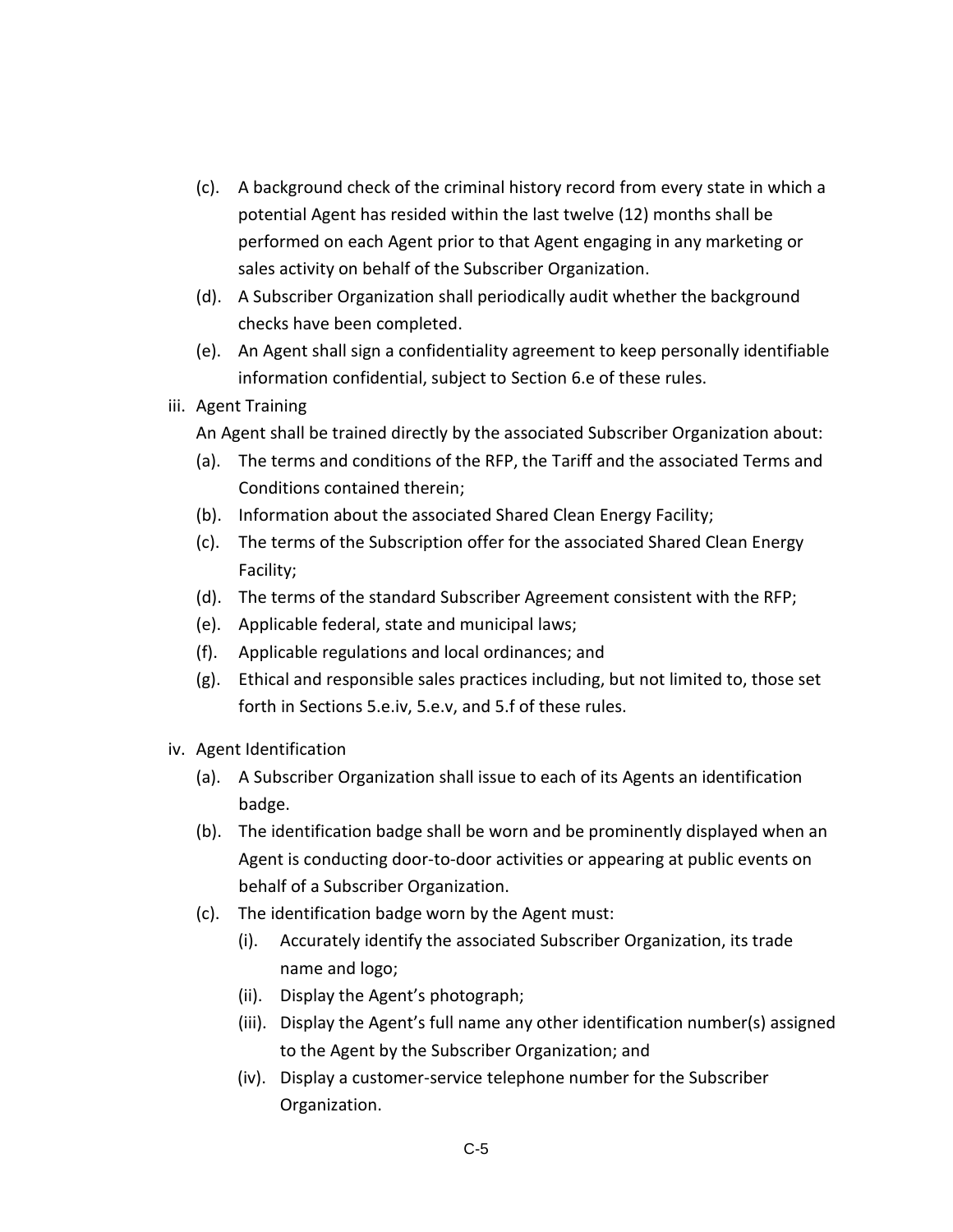- (d). The identification badge shall not contain any information referring to the EDCs or any government agency.
- v. Misrepresentation by Agent
	- (a). When conducting door-to-door activities or appearing at public events on behalf of a Subscriber Organization, an Agent may not wear apparel or accessories or carry equipment that contains branding elements that suggest a relationship that does not exist with a utility, government agency, or another Subscriber Organization.
	- (b). An Agent of a Subscriber Organization may not say or suggest to a Customer that the Customer is required to choose a Subscriber Organization, or participate in the Shared Clean Energy Facilities pilot program.

# f. Solicitations

- i. Door-to-door and Other In-person Sales Activities
	- (a). A Subscriber Organization and its Agents shall comply with local government ordinances regarding door-to-door and other in-person sales activities, and any other applicable consumer protection law.
	- (b). A Subscriber Organization and its Agents may not conduct any door-to-door sales activity before 9 a.m. or after 6 p.m.
	- (c). A Subscriber Organization shall establish a policy that requires its Agents to terminate a sales activity with a Customer if the Customer is incapable of understanding and responding to the information being conveyed by the Agent or expresses any hesitancy about such capability.
	- (d). Upon initial contact with a Customer when conducting door-to-door activities, an Agent shall:
		- (i). Identify the Subscriber Organization that the Agent represents;
		- (ii). State that the Agent is not working for and is independent of an EDC, any Electric Supplier, any government agency, or another Subscriber Organization.
	- (e). An Agent shall offer a Customer a business card or other material that lists:
		- (i). The name, telephone number, and email address of Subscriber Organization represented by the Agent;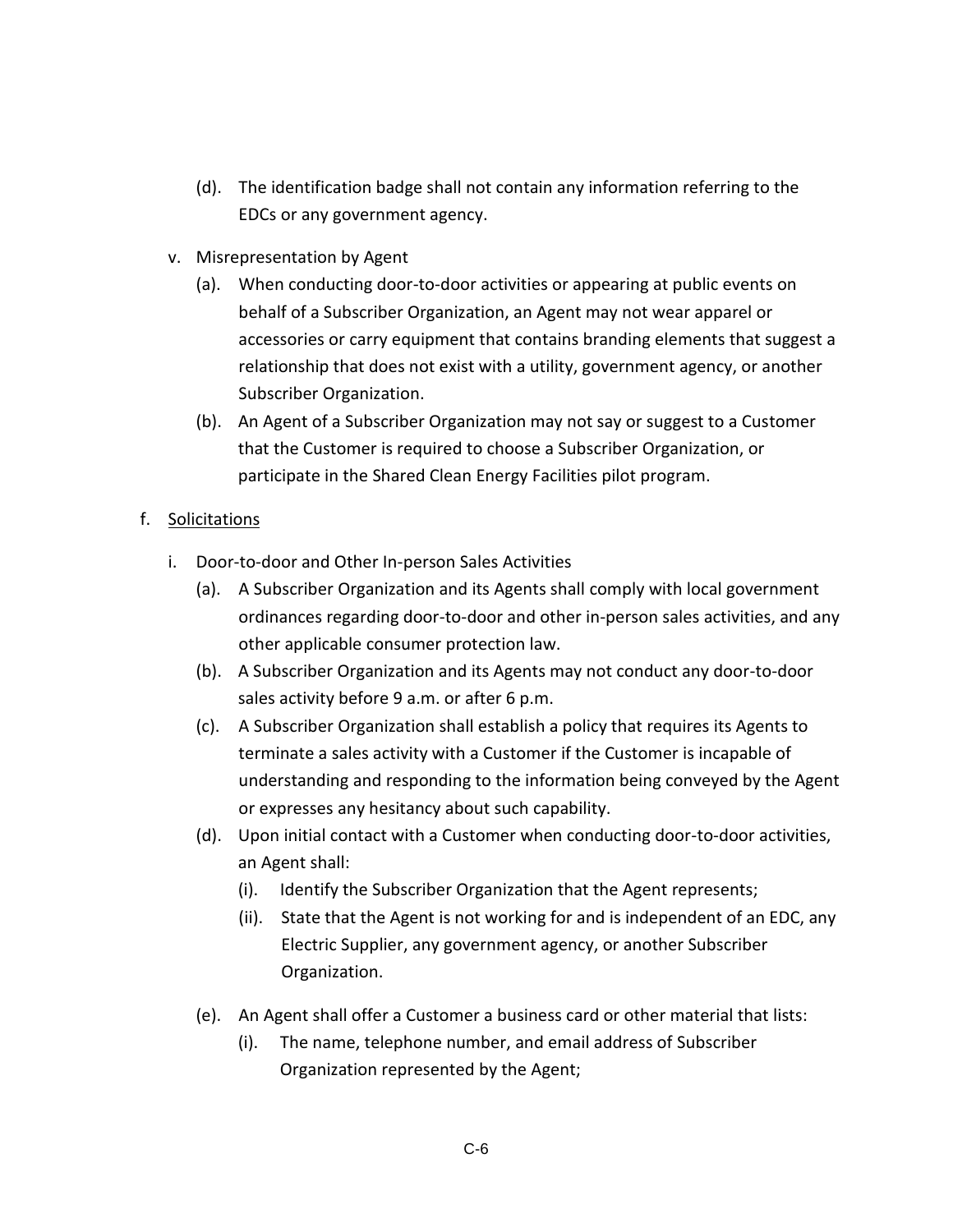- (ii). The approval designation given by DEEP to the Shared Clean Energy Facility pilot project as a result of the RFP bidding process; and
- (iii). The Agent's full name and any other identification number(s) assigned to the Agent by the Subscriber Organization.
- (f). An Agent shall immediately leave a residence or a business when requested to do so by a Customer or the owner or an occupant of the premises, or if the Customer does not express an interest in what the Agent is attempting to offer.
- (g). When an Agent completes a transaction with a Customer, the Agent shall provide, before the Agent leaves the Customer's premises, a copy of each document that the Customer signed or initialed relating to the transaction.
- ii. Telephone Solicitations
	- (a). A Subscriber Organization that solicits Customers by telephone shall comply with all applicable State and federal law.
	- (b). A Subscriber Organization may not conduct a residential customer telephone solicitation before 9 a.m. or after 8 p.m.
	- (c). An Agent conducting a telephone solicitation shall:
		- (i.) Identify the Subscriber Organization that the Agent represents;
		- (ii). State that the Agent is not working for and is independent of an EDC, an Electric Supplier, any government agency, or another Subscriber Organization; and
		- (iii). Provide the Agent's full name and any other identification number(s) assigned to the Agent by the Subscriber Organization.

## g. Retention of Materials, Records and Recordings

- i. A Subscriber Organization shall maintain the following records and materials for a period of no less than six (6) years after the end of the relationship:
	- (a). Customer records;
	- (b). Employment records;
	- (c). Agent disciplinary history;
	- (d). Records of agent training; and
	- (e). Agent confidentiality agreements.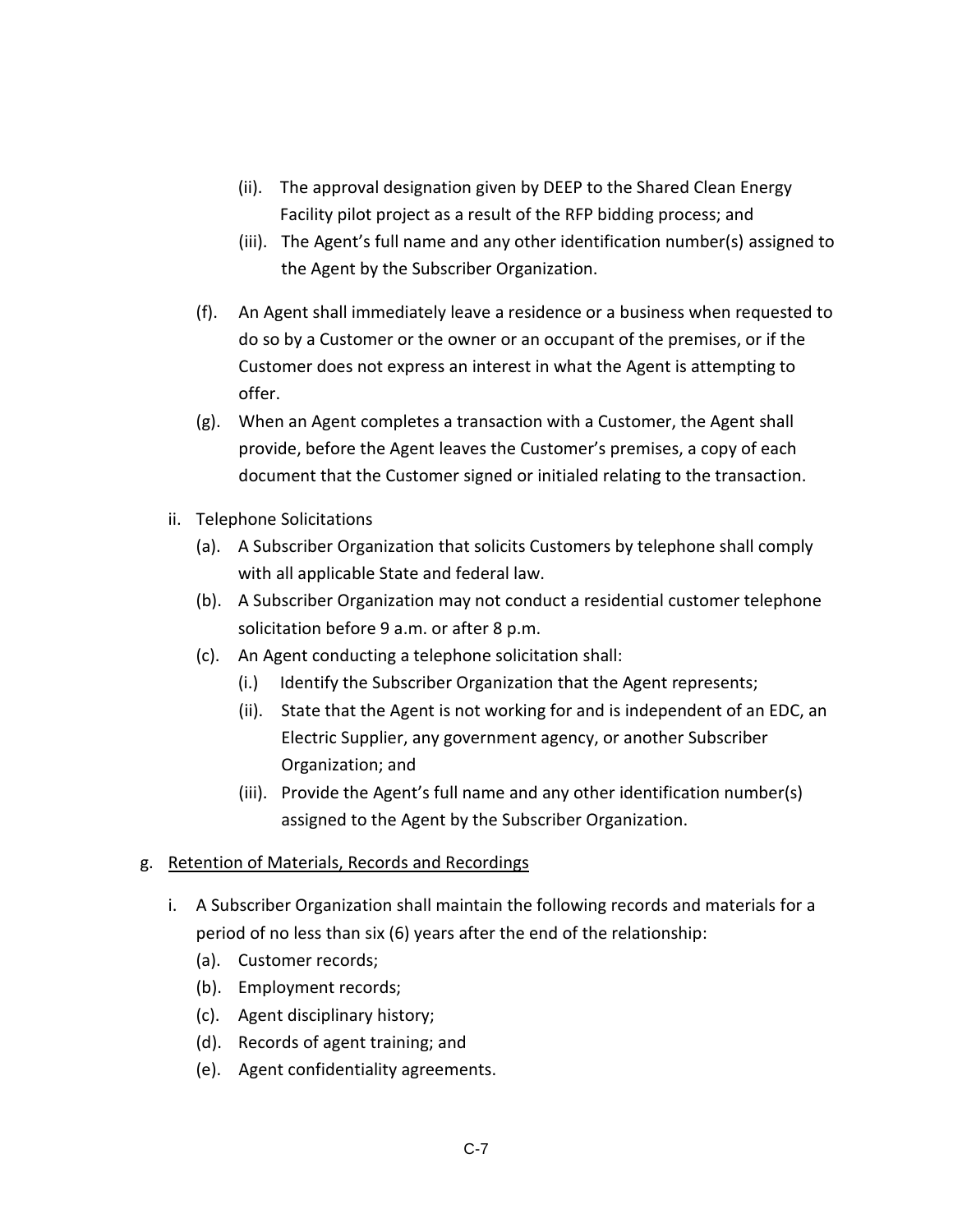- ii. A Subscriber Organization shall retain copies of all marketing materials, sales scripts, and agent training materials that it or its Agents are using or have used during the last six (6) years, at a minimum.
- iii. A Subscriber Organization shall maintain recordings of all telephone sales calls for one year after such call is made.
- iv. A Subscriber Organization shall maintain all records relating to any inquiry or dispute it has received for a period of no less than six (6) years following resolution of such inquiry or dispute.
- v. A Subscriber Organization shall provide DEEP and PURA with access to the materials, records and recordings maintained pursuant to this section, including confidential information.

## **5. Protections on Personally Identifiable Information**

- **a.** Except as provided in subsections b and c below, or as required by DEEP or PURA, the Subscriber Organization may not disclose energy usage or personally identifiable information about a Subscriber, or a Subscriber's billing, payment, and credit information without the Subscriber's consent.
- **b.** A Subscriber Organization may disclose a Subscriber's billing, payment, and credit information for the purpose of facilitating billing, bill collection, and credit reporting.
- **c.** A Subscriber Organization may disclose a Subscriber's billing, payment, and credit information at the request of the Consumer Affairs Unit of PURA relative to an inquiry, complaint or dispute submitted by that Subscriber pursuant to Section 7.l.ii of these rules.
- **d.** A Subscriber Organization shall provide a Subscriber or a prospective Subscriber with a copy of its subscriber information privacy policy.

#### **6. Subscriber Agreement**

Every Customer must receive and consent in writing to a written Subscriber Agreement.

#### a. Contract Term

- i. The Subscriber Agreement shall stipulate the length of the contract term, and its effective date and ending date, as set for the Subscriber.
- ii. The Subscriber Agreement shall stipulate the events whereby the occurrence of one or more or those events shall effectively terminate the Subscriber Agreement unless prior notice is provided and an earlier termination date is specified in such notice.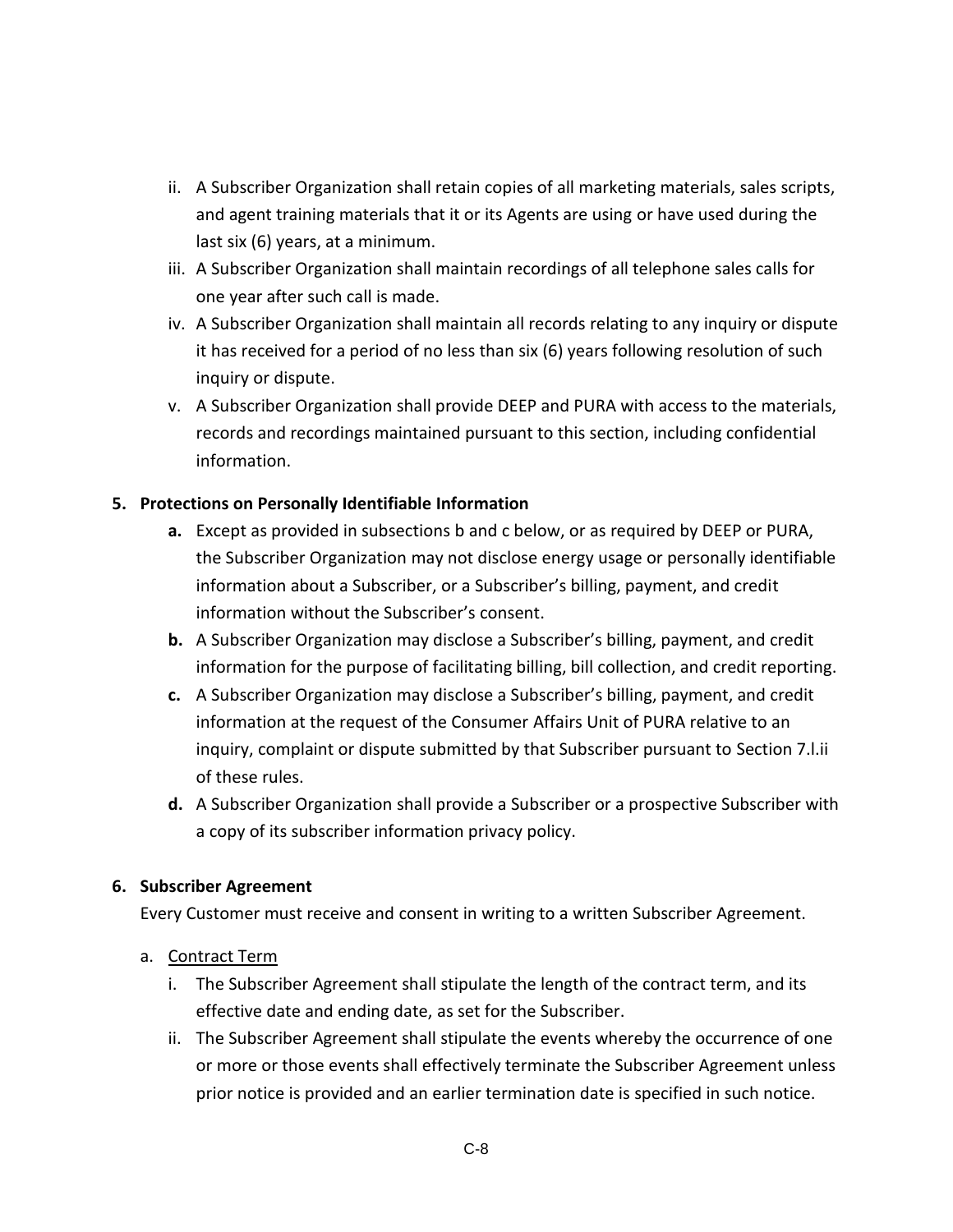## b. Subscription Fee and Credit to Be Delivered to Subscriber

A Subscriber Agreement shall provide a plain language disclosure of the Subscription Fee and the Credit to be delivered to the Subscriber, including:

- i. The price of the Subscription Fee;
- ii. What is being purchased by the Subscription Fee;
- iii. Whether the Subscription Fee is under a Fixed Purchase Arrangement or a Monthly Payment Arrangement;
- iv. The terms, if any, under which the Subscription Fee may change over the term of the Subscriber Agreement, subject to advance notification of no less than sixty (60) days to the Subscriber;
- v. The Subscriber Credit expressed on a dollars per kilowatt-hour (\$/kWh) basis;
- vi. The methodology to determine the kWhs associated with the Subscriber Credit that the Subscriber is purchasing each month over the term of the Subscriber Agreement (e.g., kWhs based on percentage of the generation output from the Shared Clean Energy Facility);
- vii. That the Credit being purchased is an estimated amount;
- viii.If the Credit purchased is estimated, an explanation of how the real value will be determined;
- ix. The terms, if any, under which the rate at which the Credit is determined may be changed over the term of the Subscriber Agreement, subject to advance notice of not less than sixty (60) days to the Subscriber; however, the Credit cannot change based on the Subscription level pursuant to Section 3.1 of the RFP;
- x. An estimate of the long term forecast of Shared Clean Energy Facility output and the resulting Credit a Subscriber can expect to receive based on the Subscription Method;
- xi. The Subscription Method for administering the billing and payment of the Subscriber Fee; and
- xii. The method for the delivery of the Credit to the Subscriber.

## c. Security Deposit

- i. A Subscriber Organization may require a Security Deposit from a Subscriber to protect the Subscriber Organization against nonpayment of future Subscription Fees.
- ii. A Subscriber Organization may, at its option, and by agreement, provide for installment payments of any Security Deposit.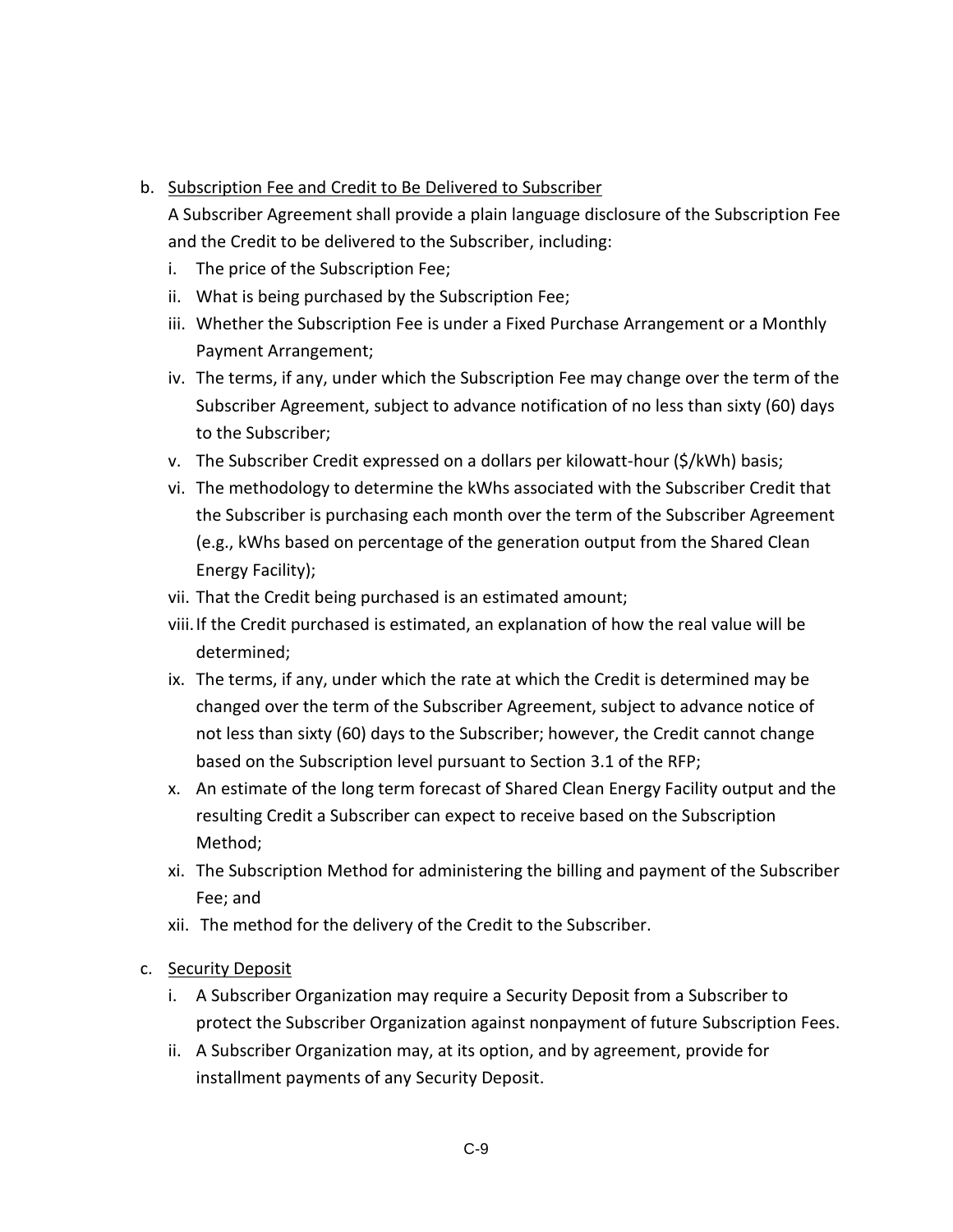# d. Recurring Charges, Non-recurring Charges, and Other Penalties

All recurring charges, non-recurring charges, and other penalties shall be clearly detailed in the Subscriber Agreement, including but not limited to, interest fees or other fees for nonpayment, and the conditions in which a Subscriber may be deemed in default.

## e. Subscription Downsizing

- i. For Subscriptions other than a Fixed Purchase Agreement, a Subscriber may downsize the size of his/her allotment of an associated Shared Clean Energy Facility's energy output under an existing Subscription, subject to advance notification by the Subscriber to the Subscriber Organization of no less than thirty (30) days.
- ii. The Subscription at the downsized allotment shall take effect at the beginning of the Subscriber's next billing period following the 30-day notification period.
- iii. A Subscriber Organization shall not charge or collect a fee for:
	- a. The downsizing of a Subscription allotment based on inaccurate estimates for a new customer without historical usage;
	- b. The downsizing of a Subscription allotment of up to 20 percent within the first six (6) months or up to 5 percent thereafter at the same premises; or
	- c. The downsizing of a Subscription allotment due to the relocation of a Subscriber to new premises, as provided by subsection f.ii of these rules.

# f. Subscription Portability

- i. A Subscriber may change premises and continue a Subscription at the new premises, so long as:
	- (a). An individual billing meter for electric service exists at the new premises;
	- (b). The individual billing meter at the new premises is within the same service territory as the EDC serving the associated Shared Clean Energy Facility; and
	- (c.) The Subscriber is established as the Customer of record for electric service with the EDC at the new premises.
- ii. If such Subscriber elects to continue the Subscription at the new premises, an amended Subscriber Agreement shall be executed, subject to a reassessment of the Subscription allotment to reflect historic average annual electric usage at the new premises if the Subscription Method is based on the energy usage of the Subscriber, so long as all other terms and conditions of the Subscriber Agreement remain the same.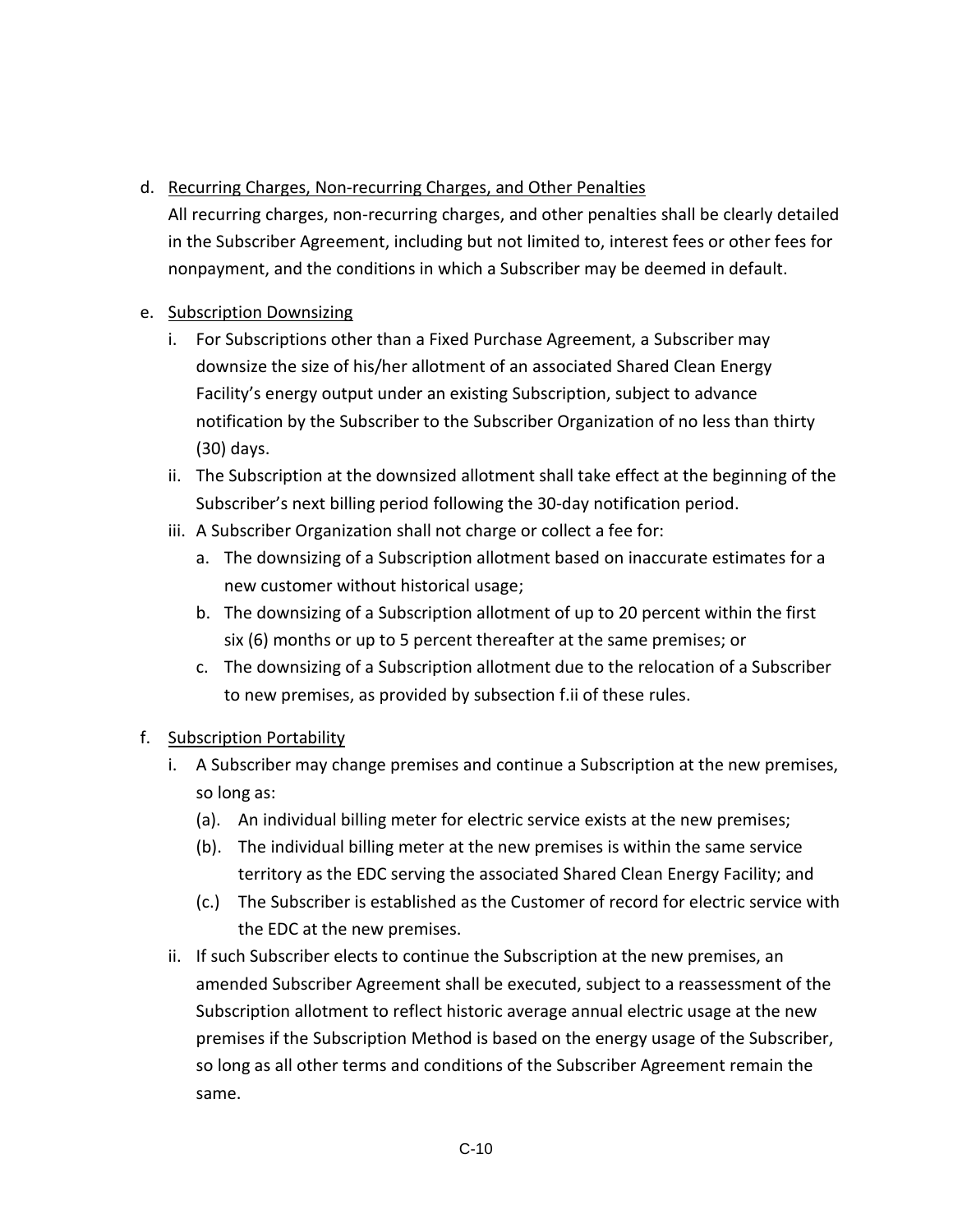- iii. The Subscriber Organization shall provide the Subscriber with a copy of the amended Subscriber Agreement within seven (7) business days from its execution date.
- iv. A Subscriber Organization may not charge a Subscriber who moves within the same service territory a fee to continue the Subscription to the individual billing meter at the new premises.
- v. If such Subscriber is eligible to continue the Subscription at the new premises but elects not to do so, such action shall be subject to subsections h.i and h.iii below.

## g. Subscription Transferability

- i. A Subscriber in a Monthly Payment Arrangement cannot transfer a Subscription, in whole or in part, to another Customer.
- ii. A Subscriber in a Fixed Purchase Arrangement may transfer a Subscription to another Customer subject to review by the Subscriber Organization of that Customer's eligibility under Section 3.b.i-iii of these rules and subsection iii below.
- iii. The transfer of a Subscription in a Fixed Purchase Arrangement that is treated as LMI is restricted to another Customer who qualifies as LMI.

## h. Early Cancellation of Subscription by Subscriber

- i. Notification of Early Cancellation
	- (a). A Subscriber seeking early cancellation of a Subscriber Agreement must provide written notification at least thirty (30) days in advance to the associated Subscriber Organization of any early cancellation of the Subscriber Agreement.
	- (b). A written notification of early cancellation shall include the circumstances under which an early cancellation is sought by the Subscriber.
- ii. Early Cancellation without Damages

A Subscriber may seek early cancellation of a Subscription, without damages, if one or both of the following circumstances can be demonstrated:

(a). The Subscriber will not be the Customer billed at the individual billing meter and is relocating to new premises wherein the individual billing meter is not within the same service territory as the EDC that serves the associated Shared Clean Energy Facility, provided the Subscriber gives the Subscriber Organization 90 days' notice; or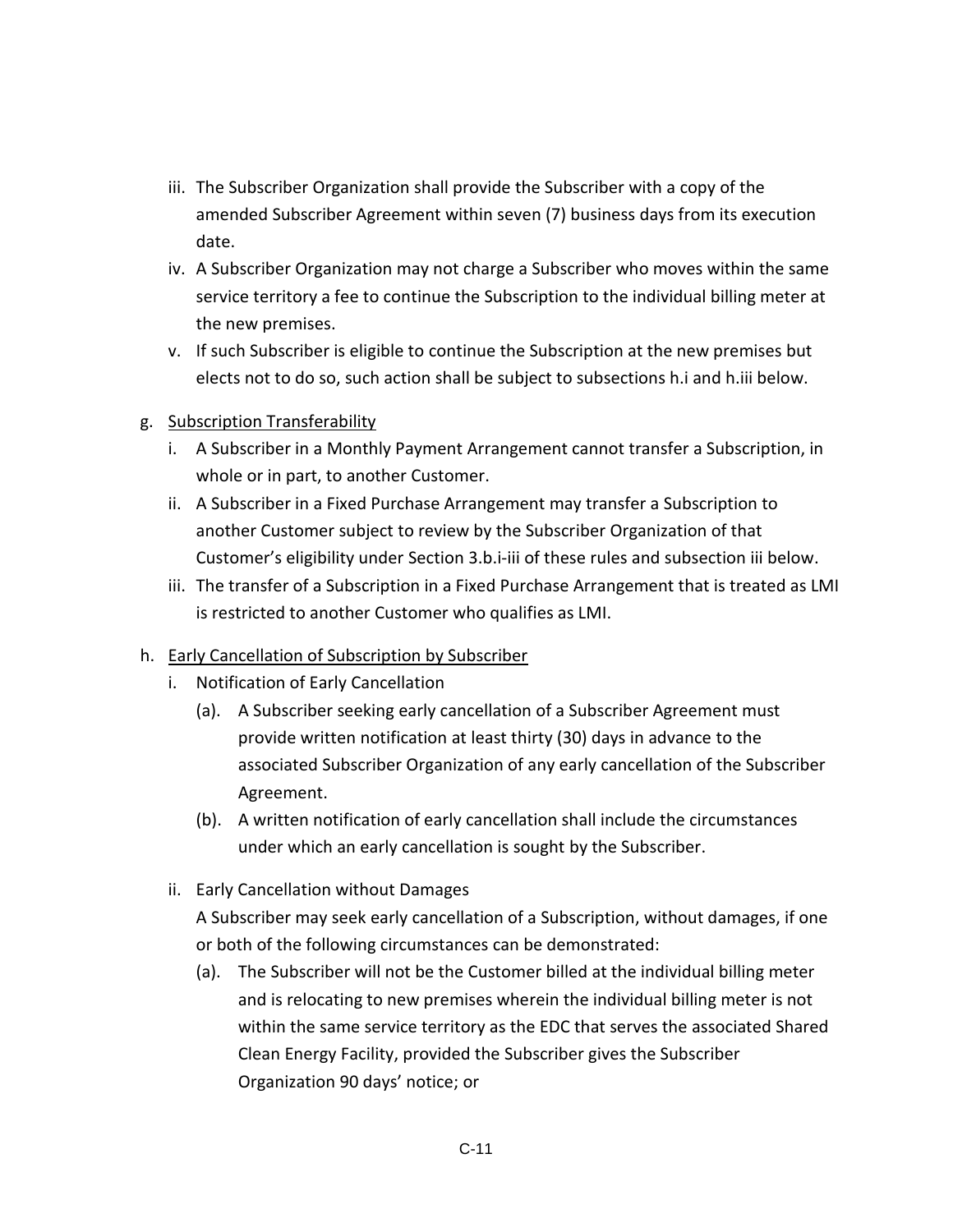- (b). The Subscriber will not be the Customer billed at the individual billing meter and is relocating to new premises that lack an individual billing meter for electric service, provided the Subscriber gives the Subscriber Organization 90 days' notice.
- iii. Early Cancellation with Damages
	- (a). A Subscriber Organization may impose damages upon a Subscriber in a Monthly Payment Arrangement who seeks early cancellation of a Subscription if neither of the circumstances identified in Section 6.h.ii of these rules applies.
	- (b). A Subscriber Organization may impose damages upon a Subscriber in a Fixed Purchase Arrangement who seeks early cancellation of a Subscription, and is unable to transfer the Subscription in accordance with Section 6.g.ii, above, if neither of the circumstances identified in Section 6.h.ii of these rules applies.
	- (c). A Subscriber Organization may impose one or both of the following remedies for damages:
		- (i). An Early Cancellation Fee of no more than the value of the Monthly Payment Arrangement fee for three months, or the equivalent of three months Credit value, outlined in the Subscriber Agreement; and/or
		- (ii). A restriction from further participation in the Shared Clean Energy Facility Pilot Program.

## i. Addition, Downsizing, or Cancellation of a Subscription

- i. Any addition, downsizing, or cancellation of a Subscription shall take effect at the same time during the next billing cycle of the Customer's or Subscriber's account.
- ii. Any increase in the allotment size of a Subscription, as prescribed by Section 6.k.v of these rules, shall take effect during the next billing cycle of the Subscriber's account.

# j. Wait List

- i. If a Shared Clean Energy Facility is fully subscribed, the associated Subscriber Organization shall maintain a wait list of Prospective Subscribers who desire to obtain a Subscription to that Shared Clean Energy Facility.
- ii. A Shared Clean Energy Facility is deemed fully subscribed when no allotment of the Shared Clean Energy Facility's energy output remains as unsubscribed energy.
- k. Re-assignment of Newly Available Unsubscribed Energy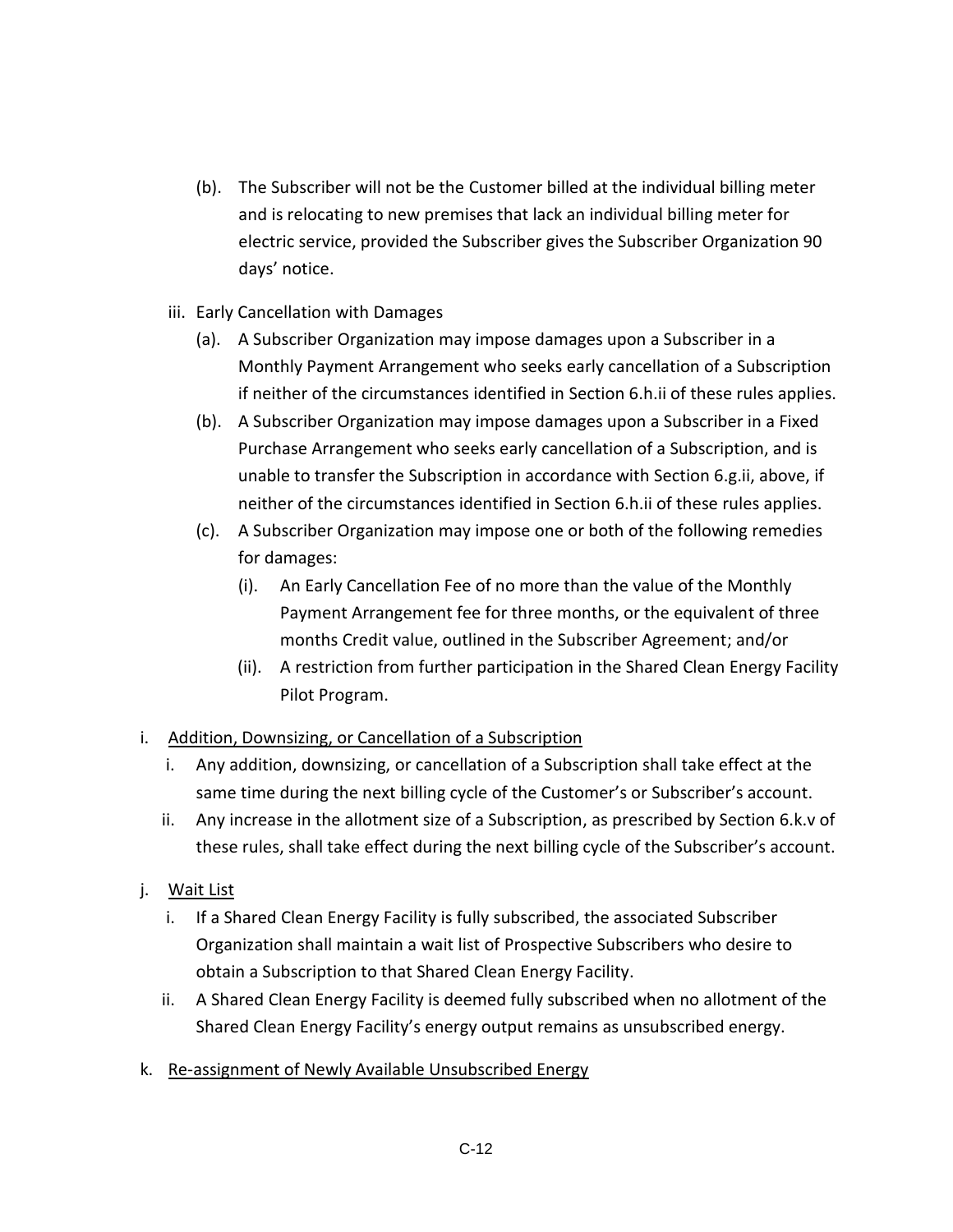- i. When a Subscription is subject to early cancellation, the energy that is assigned to that Subscription shall be deemed unsubscribed energy effective the date of the termination of the Subscription.
- ii. The Subscriber Organization holds the responsibility of re-assigning any newly available allotment of unsubscribed energy.
- iii. The Subscriber Organization must first re-assign any newly available allotment of unsubscribed energy, in whole or in part, to comply with LMI participation provisions in Section 3.8 of the RFP.
- iv. The Subscriber Organization cannot exceed allotment of the Shared Clean Energy Facility's energy output to commercial and/or industrial Customers above 60% in the aggregate.
- v. If the Subscriber Organization is in compliance with LMI participation provisions in Section 3.8 of the RFP, the Subscriber Organization shall re-assign any newly available allotment of unsubscribed energy to a prospective Subscriber on the wait list on a first-come first-serve basis through a Subscription under a new Subscriber Agreement, or as prescribed in Section 6.k.vi, below. However, if doing so would result in non-compliance with Section 6.k.iv, above, the newly available allotment of unsubscribed energy cannot be offered to a commercial or industrial Customer.
- vi. A Subscriber Organization may, at its discretion, concurrently inform two or more prospective Subscribers on the wait list that unsubscribed energy is newly available, and shall allow those prospective Subscribers the same deadline by which to affirmatively express readiness for a Subscription of all or a portion of that unsubscribed energy, but must follow the order of the wait list when making a selection from those prospective Subscribers.
- vii. If the newly available allotment of unsubscribed energy is less than the amount desired by the selected prospective Subscriber from the wait list, the Subscription under the new Subscriber Agreement with that Subscriber shall reflect the available allotment at that time, but be subject to further amendment to reflect a further increase or increases in the allotment size until the desired aggregated amount of the energy allotment is met by the Subscriber Organization.
- l. Early Termination or Cancellation by the Subscriber Organization
	- i. A Subscriber Organization may terminate a Subscriber Agreement with a Subscriber prior to the end date of such Agreement for nonpayment, as defined in the